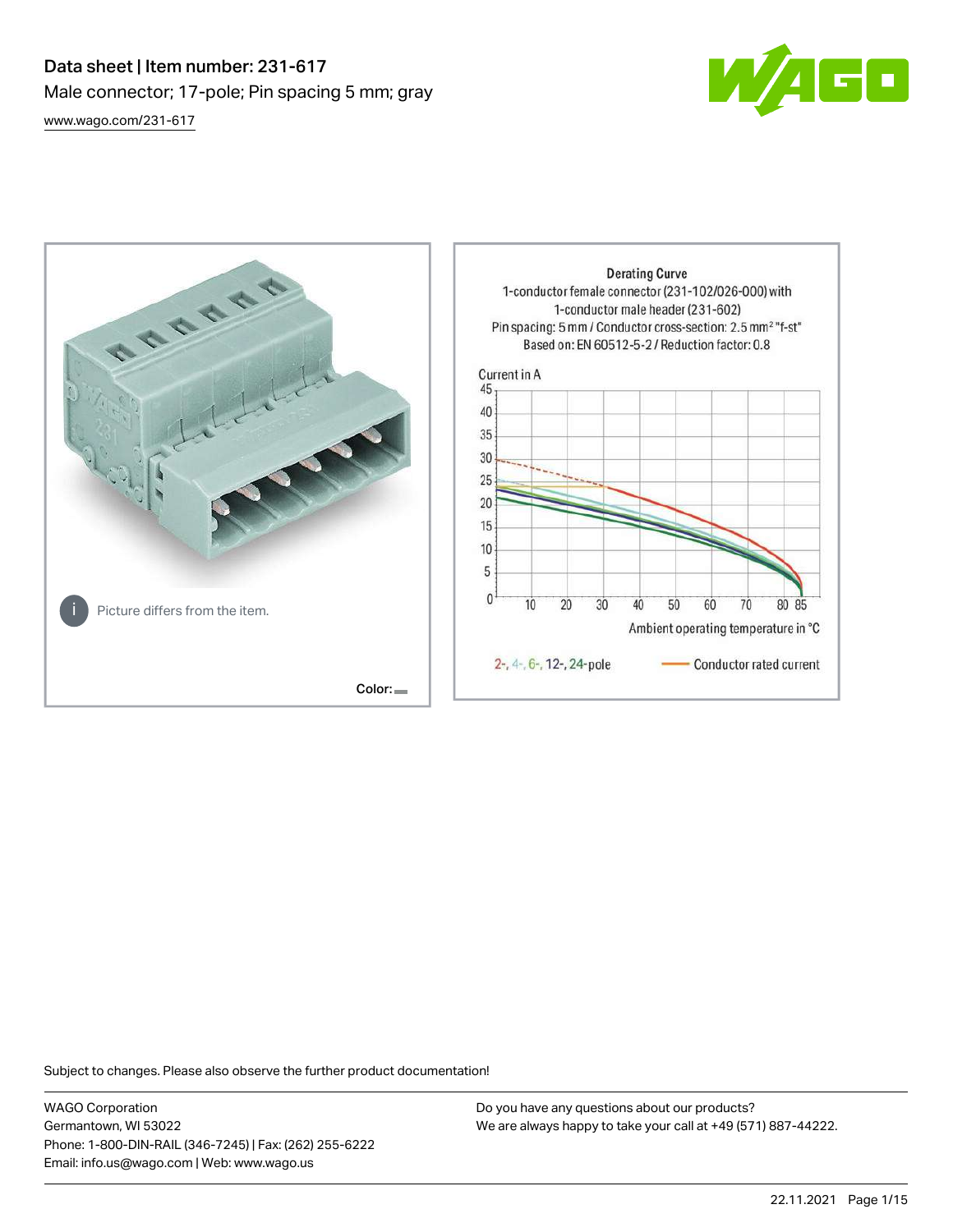[www.wago.com/231-617](http://www.wago.com/231-617)





```
L = (pole no. -1) x pin spacing +8.2 mm
```
 $L_1 = L - 1.7$  mm

```
L_2 = L - 1.2 mm
```
#### Item description

- $\blacksquare$ Universal connection for all conductor types
- Easy cable pre-assembly and on-unit wiring via vertical and horizontal CAGE CLAMP<sup>®</sup> actuation  $\blacksquare$
- П For wire-to-wire and board-to-wire connections
- $\blacksquare$ Versions available with snap-in mounting feet or flanges for panel or through-panel mounting

Subject to changes. Please also observe the further product documentation!

WAGO Corporation Germantown, WI 53022 Phone: 1-800-DIN-RAIL (346-7245) | Fax: (262) 255-6222 Email: info.us@wago.com | Web: www.wago.us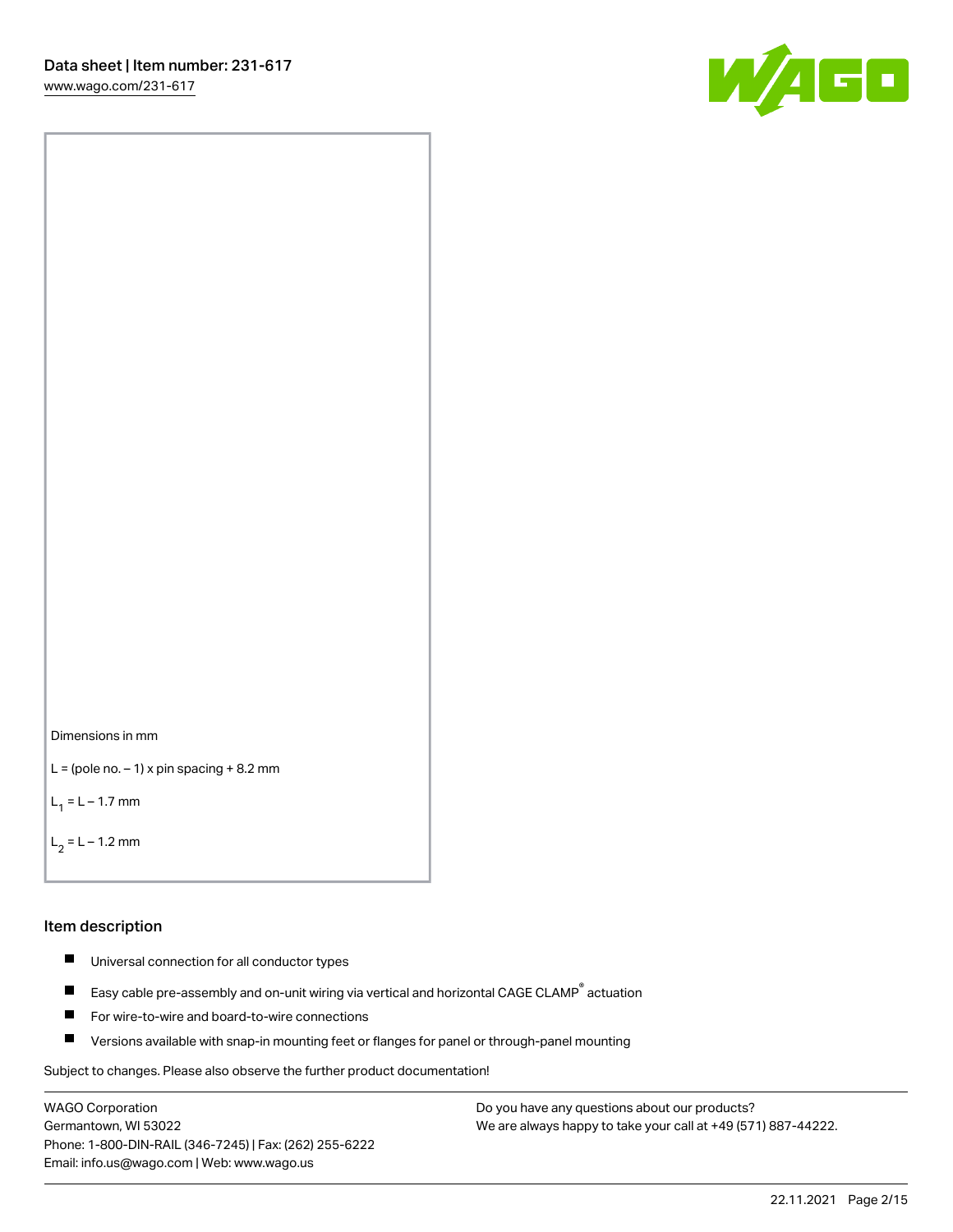$\blacksquare$ With coding fingers



#### Data Notes

| Safety information 1 | The <i>MCS – MULTI CONNECTION SYSTEM</i> includes connectors<br>without breaking capacity in accordance with DIN EN 61984. When<br>used as intended, these connectors must not be connected<br>/disconnected when live or under load. The circuit design should<br>ensure header pins, which can be touched, are not live when<br>unmated. |
|----------------------|--------------------------------------------------------------------------------------------------------------------------------------------------------------------------------------------------------------------------------------------------------------------------------------------------------------------------------------------|
| Variants:            | Other pole numbers<br>Gold-plated or partially gold-plated contact surfaces<br>Other versions (or variants) can be requested from WAGO Sales or<br>configured at https://configurator.wago.com/                                                                                                                                            |

# Electrical data

# IEC Approvals

| Ratings per                 | IEC/EN 60664-1                                                       |
|-----------------------------|----------------------------------------------------------------------|
| Rated voltage (III / 3)     | 320 V                                                                |
| Rated surge voltage (III/3) | 4 <sub>kV</sub>                                                      |
| Rated voltage (III/2)       | 320 V                                                                |
| Rated surge voltage (III/2) | 4 <sub>k</sub> V                                                     |
| Nominal voltage (II/2)      | 630 V                                                                |
| Rated surge voltage (II/2)  | 4 <sub>k</sub> V                                                     |
| Rated current               | 12A                                                                  |
| Legend (ratings)            | (III / 2) $\triangleq$ Overvoltage category III / Pollution degree 2 |

# UL Approvals

| Approvals per                  | UL 1059 |
|--------------------------------|---------|
| Rated voltage UL (Use Group B) | 300 V   |
| Rated current UL (Use Group B) | 15 A    |
| Rated voltage UL (Use Group D) | 300 V   |
| Rated current UL (Use Group D) | 10 A    |

# Ratings per UL

| Rated voltage UL 1977 | 600 V |
|-----------------------|-------|
| Rated current UL 1977 | 15A   |

| WAGO Corporation                                       | Do you have any questions about our products?                 |
|--------------------------------------------------------|---------------------------------------------------------------|
| Germantown, WI 53022                                   | We are always happy to take your call at +49 (571) 887-44222. |
| Phone: 1-800-DIN-RAIL (346-7245)   Fax: (262) 255-6222 |                                                               |
| Email: info.us@wago.com   Web: www.wago.us             |                                                               |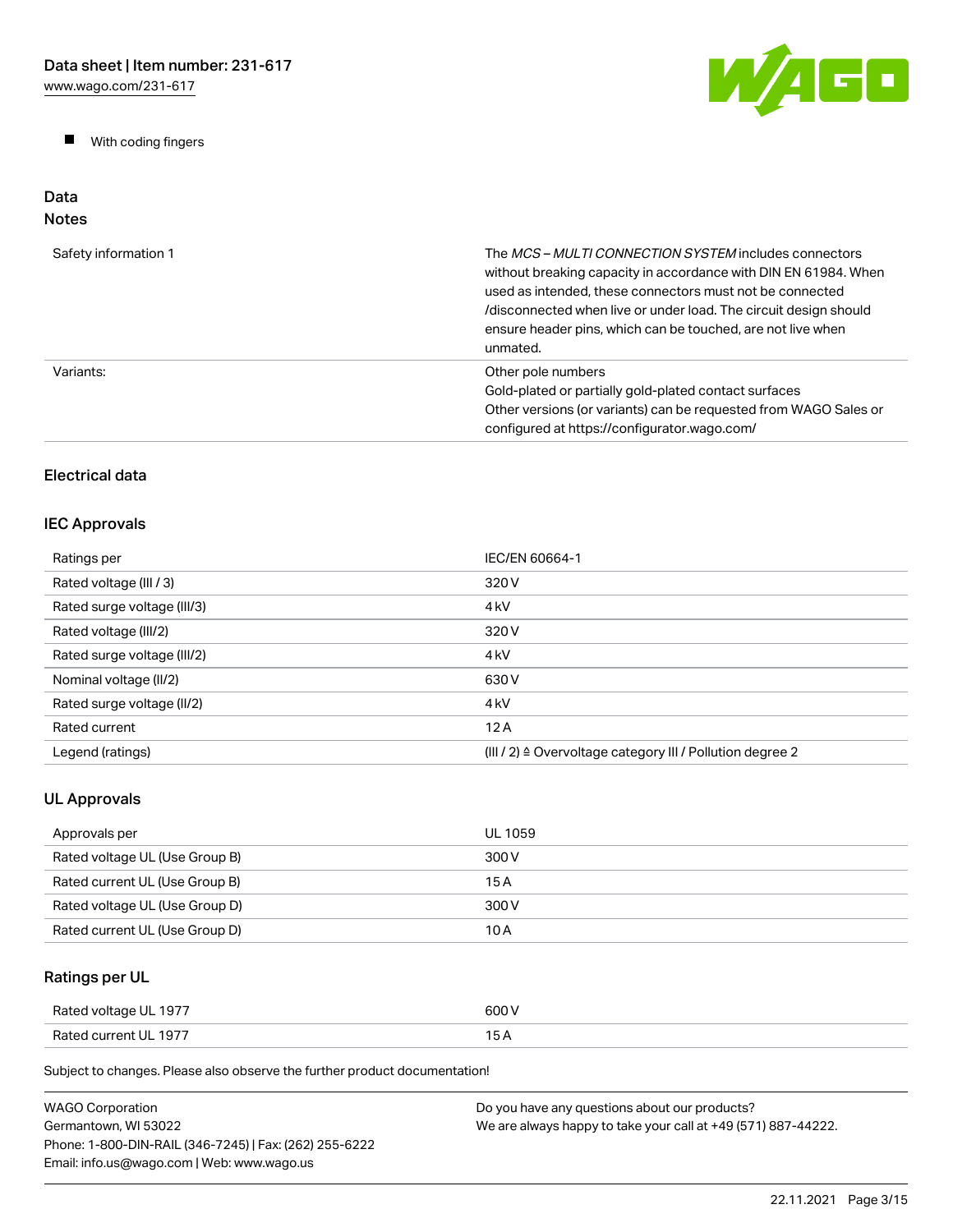

## CSA Approvals

| Approvals per                   | CSA   |
|---------------------------------|-------|
| Rated voltage CSA (Use Group B) | 300 V |
| Rated current CSA (Use Group B) | 15 A  |
| Rated voltage CSA (Use Group D) | 300 V |
| Rated current CSA (Use Group D) | 10 A  |

## Connection data

| Total number of connection points |  |
|-----------------------------------|--|
| Total number of potentials        |  |
| Number of connection types        |  |
| Number of levels                  |  |

#### Connection 1

| Connection technology                             | CAGE CLAMP®                            |
|---------------------------------------------------|----------------------------------------|
| Actuation type                                    | Operating tool                         |
| Solid conductor                                   | $0.082.5$ mm <sup>2</sup> / 28  12 AWG |
| Fine-stranded conductor                           | $0.082.5$ mm <sup>2</sup> / 28  12 AWG |
| Fine-stranded conductor; with insulated ferrule   | $0.251.5$ mm <sup>2</sup>              |
| Fine-stranded conductor; with uninsulated ferrule | $0.252.5$ mm <sup>2</sup>              |
| Strip length                                      | $89$ mm / 0.31  0.35 inch              |
| Number of poles                                   | 17                                     |
| Conductor entry direction to mating direction     | 0°                                     |

# Physical data

| Pin spacing | 5 mm / 0.197 inch    |
|-------------|----------------------|
| Width       | 88.2 mm / 3.472 inch |
| Height      | 14.3 mm / 0.563 inch |
| Depth       | 27.5 mm / 1.083 inch |

# Plug-in connection

| Contact type (pluggable connector) | Male connector/plug |
|------------------------------------|---------------------|
| Connector (connection type)        | for conductor       |
| Mismating protection               | No                  |
| Locking of plug-in connection      | Without             |

| <b>WAGO Corporation</b>                                | Do you have any questions about our products?                 |
|--------------------------------------------------------|---------------------------------------------------------------|
| Germantown, WI 53022                                   | We are always happy to take your call at +49 (571) 887-44222. |
| Phone: 1-800-DIN-RAIL (346-7245)   Fax: (262) 255-6222 |                                                               |
| Email: info.us@wago.com   Web: www.wago.us             |                                                               |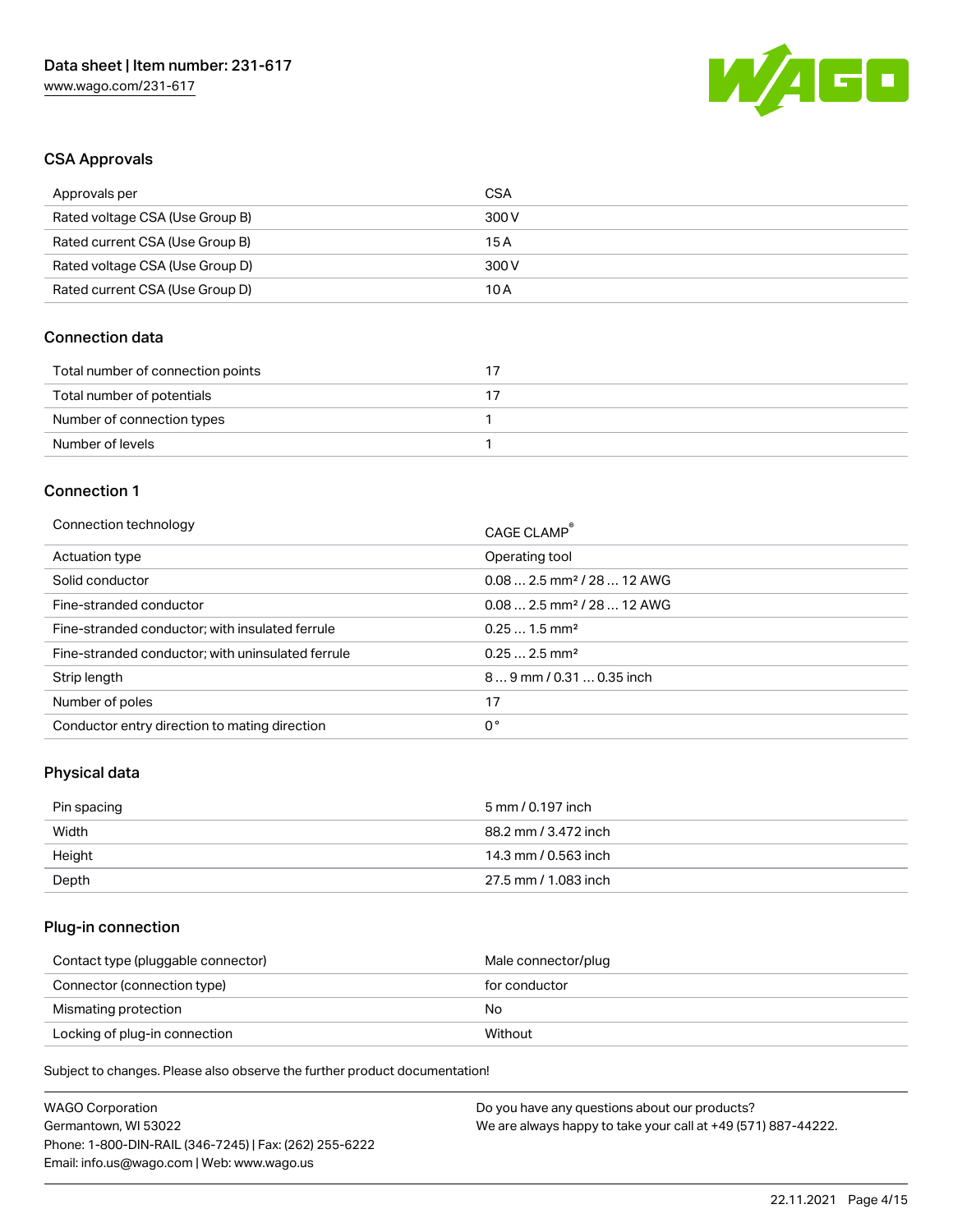

## Material data

| Color                       | gray                                  |
|-----------------------------|---------------------------------------|
| Material group              |                                       |
| Insulation material         | Polyamide (PA66)                      |
| Flammability class per UL94 | V <sub>0</sub>                        |
| Clamping spring material    | Chrome nickel spring steel (CrNi)     |
| Contact material            | Electrolytic copper $(E_{\text{Cl}})$ |
| Contact plating             | tin-plated                            |
| Fire load                   | 0.444 MJ                              |
| Weight                      | 25.4g                                 |

## Environmental requirements

| Limit temperature range<br>. | $+100 °C$<br>-60 |  |
|------------------------------|------------------|--|
|------------------------------|------------------|--|

### Commercial data

| <b>Product Group</b>  | 3 (Multi Conn. System) |
|-----------------------|------------------------|
| PU (SPU)              | 25 Stück               |
| Packaging type        | box                    |
| Country of origin     | <b>DE</b>              |
| <b>GTIN</b>           | 4044918258982          |
| Customs tariff number | 8536694040             |

## Approvals / Certificates

#### Country specific Approvals

| Logo | Approval                               | <b>Additional Approval Text</b> | Certificate<br>name |
|------|----------------------------------------|---------------------------------|---------------------|
|      | CВ<br>DEKRA Certification B.V.         | IEC 61984                       | NL-39756            |
|      | <b>CSA</b><br>DEKRA Certification B.V. | C <sub>22.2</sub>               | 1466354             |

#### Ship Approvals

|      | <b>ABS</b> | $\overline{\phantom{0}}$        | 19-         |
|------|------------|---------------------------------|-------------|
| Logo | Approval   | <b>Additional Approval Text</b> | name        |
|      |            |                                 | ∩∘rtificate |

| <b>WAGO Corporation</b>                                | Do you have any questions about our products?                 |
|--------------------------------------------------------|---------------------------------------------------------------|
| Germantown, WI 53022                                   | We are always happy to take your call at +49 (571) 887-44222. |
| Phone: 1-800-DIN-RAIL (346-7245)   Fax: (262) 255-6222 |                                                               |
| Email: info.us@wago.com   Web: www.wago.us             |                                                               |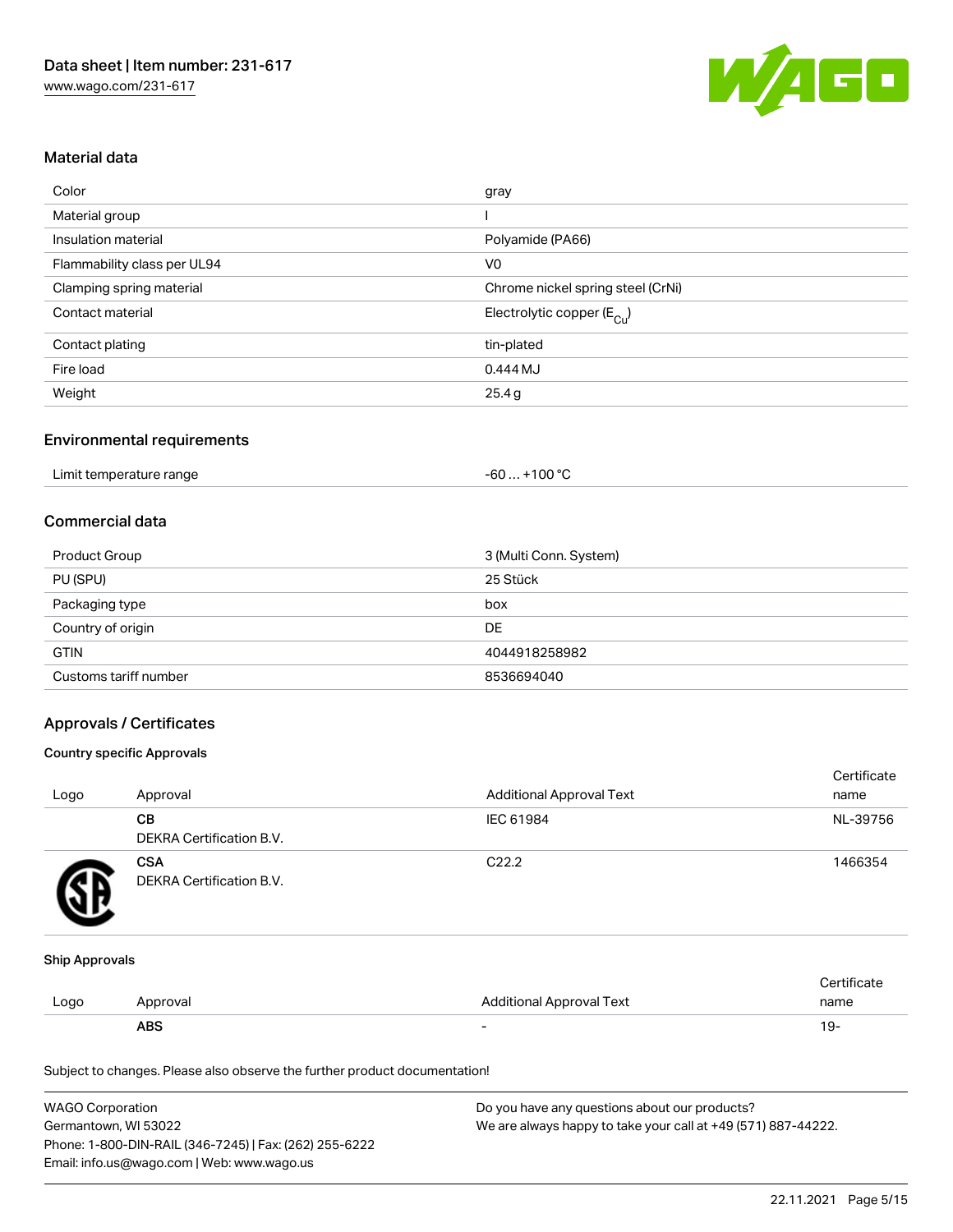

American Bureau of Shipping **HG1869876-** American Bureau of Shipping **HG1869876-**



PDA

| 19         |                                        |                          |            |
|------------|----------------------------------------|--------------------------|------------|
|            | <b>DNV GL</b>                          | $\overline{\phantom{0}}$ | TAE000016Z |
|            | Det Norske Veritas, Germanischer Lloyd |                          |            |
|            | LR                                     | IEC 61984                | 96/20035   |
| THE APPROV | Lloyds Register                        |                          | (E5)       |

#### UL-Approvals

|         |                                |                                 | Certificate |
|---------|--------------------------------|---------------------------------|-------------|
| Logo    | Approval                       | <b>Additional Approval Text</b> | name        |
|         | <b>UR</b>                      | <b>UL 1977</b>                  | E45171      |
| J<br>┱┶ | Underwriters Laboratories Inc. |                                 |             |

## Counterpart

| Item no.2231-117/008-000<br>Female plug; 17-pole; push-button; snap-in mounting feet; 12 AWG max; pin spacing 5 mm; 1-<br>conductor per pole; gray     | www.wago.com/2231-117/008-<br>000 |
|--------------------------------------------------------------------------------------------------------------------------------------------------------|-----------------------------------|
| Item no.2231-117/026-000<br>Female plug; 17-pole; push-button; 12 AWG max; pin spacing 5 mm; 1-conductor per pole; gray                                | www.wago.com/2231-117/026-<br>000 |
| Item no.2231-117/031-000<br>Female plug; 17-pole; push-button; mounting flange; 12 AWG max; pin spacing 5 mm; 1-<br>conductor per pole; gray           | www.wago.com/2231-117/031-<br>000 |
| Item no.2231-117/037-000<br>Female plug; 17-pole; push-button; locking lever; 12 AWG max; pin spacing 5 mm; 1-conductor<br>per pole; gray              | www.wago.com/2231-117/037-<br>000 |
| Item no.231-117/008-000<br>Female plug; 17-pole; snap-in mounting feet; 12 AWG max; pin spacing 5 mm; 1 conductor per<br>pole; gray                    | www.wago.com/231-117/008-000      |
| Item no.2231-117/102-000<br>Female plug; 17-pole; push-button; with integrated end plate; 12 AWG max; pin spacing 5 mm; 1-<br>conductor per pole; gray | www.wago.com/2231-117/102-<br>000 |
| Item no.231-117/026-000<br>Female plug; 17-pole; 12 AWG max; pin spacing 5 mm; 1 conductor per pole; gray                                              | www.wago.com/231-117/026-000      |

Item no.231-117/027-000

| WAGO Corporation                                       | Do you have any questions about our products?                 |
|--------------------------------------------------------|---------------------------------------------------------------|
| Germantown, WI 53022                                   | We are always happy to take your call at +49 (571) 887-44222. |
| Phone: 1-800-DIN-RAIL (346-7245)   Fax: (262) 255-6222 |                                                               |
| Email: info.us@wago.com   Web: www.wago.us             |                                                               |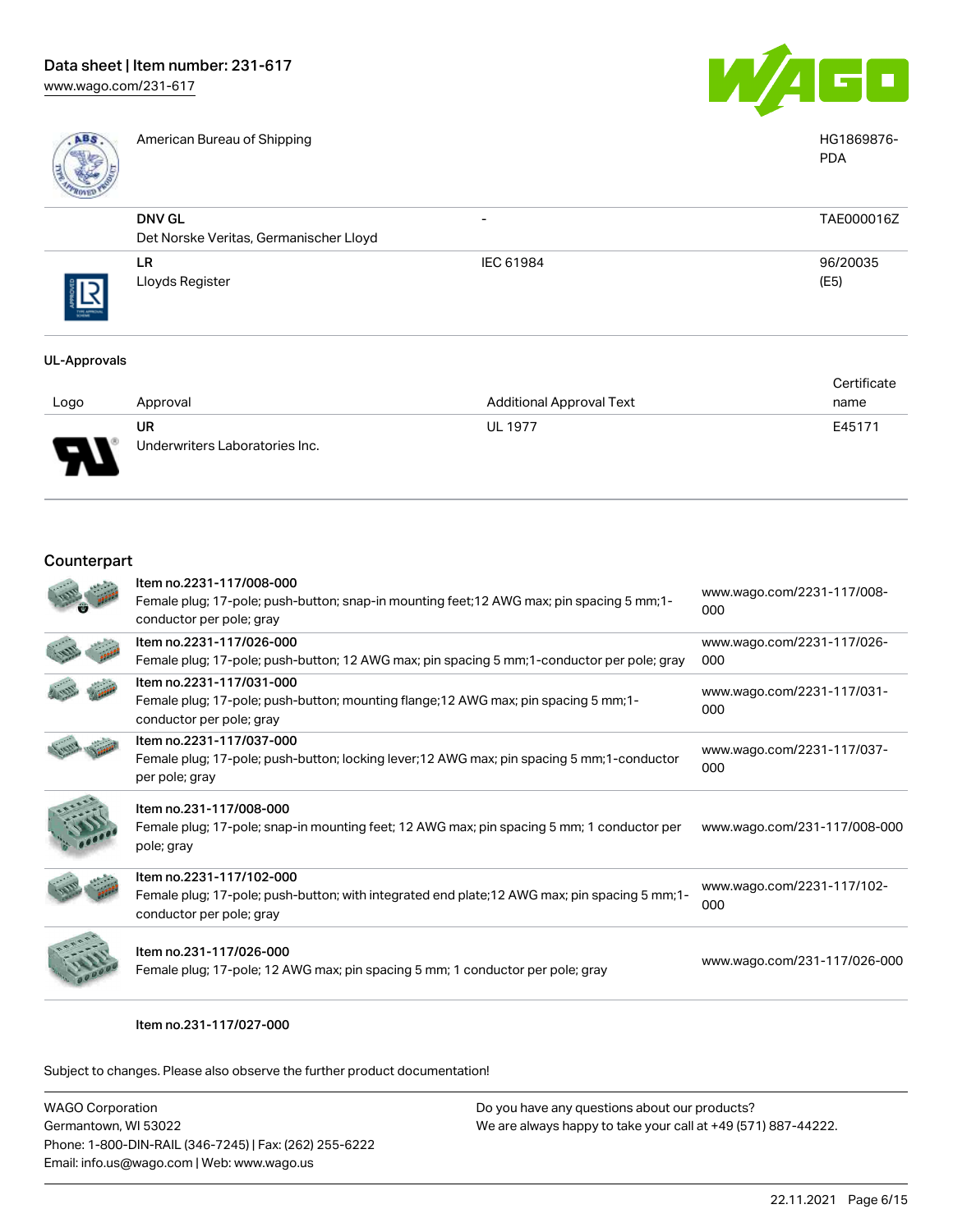[www.wago.com/231-617](http://www.wago.com/231-617)





Female plug; 17-pole; mounting flange with reinforcing strip; 12 AWG max; pin spacing 5 mm; 1 [www.wago.com/231-117/027-000](https://www.wago.com/231-117/027-000) conductor per pole; gray

| Item no.231-117/037-000<br>Female plug; 17-pole; locking lever; 12 AWG max; pin spacing 5 mm; 1 conductor per pole; gray                                                | www.wago.com/231-117/037-000             |
|-------------------------------------------------------------------------------------------------------------------------------------------------------------------------|------------------------------------------|
| Item no.231-117/031-000<br>Female plug; 17-pole; mounting flange; 12 AWG max; pin spacing 5 mm; 1 conductor per pole;<br>gray                                           | www.wago.com/231-117/031-000             |
| Item no.232-117/026-000<br>1-conductor female connector, angled; CAGE CLAMP®; 2.5 mm <sup>2</sup> ; Pin spacing 5 mm; 17-pole;<br>$2,50$ mm <sup>2</sup> ; gray         | www.wago.com/232-117/026-000             |
| Item no.231-117/102-000<br>Female plug; 17-pole; with integrated end plate; 12 AWG max; pin spacing 5 mm; 1 conductor<br>per pole; gray                                 | www.wago.com/231-117/102-000             |
| Item no.232-147<br>THT female header; straight; Pin spacing 5 mm; 17-pole; 0.6 x 1.0 mm solder pin; gray                                                                | www.wago.com/232-147                     |
| Item no.232-147/005-000<br>Female connector for rail-mount terminal blocks; 0.6 x 1 mm pins; straight; Pin spacing 5 mm; 17- www.wago.com/232-147/005-000<br>pole; gray |                                          |
| Item no.232-147/005-000/039-000<br>Female connector for rail-mount terminal blocks; 0.6 x 1 mm pins; straight; Locking lever; Pin<br>spacing 5 mm; 17-pole; gray        | www.wago.com/232-147/005-000<br>/039-000 |
| Item no.232-147/039-000<br>THT female header; straight; Pin spacing 5 mm; 17-pole; Locking lever; 0.6 x 1.0 mm solder pin;<br>gray                                      | www.wago.com/232-147/039-000             |
| Item no.232-147/031-000<br>THT female header; straight; Pin spacing 5 mm; 17-pole; clamping collar; 0.6 x 1.0 mm solder pin; www.wago.com/232-147/031-000<br>gray       |                                          |
| Item no.232-147/047-000<br>THT female header; straight; Pin spacing 5 mm; 17-pole; Spacer flange; 0.6 x 1.0 mm solder pin; www.wago.com/232-147/047-000<br>gray         |                                          |
| Item no.232-217/026-000<br>1-conductor female connector, angled; CAGE CLAMP®; 2.5 mm <sup>2</sup> ; Pin spacing 5 mm; 17-pole;<br>$2,50$ mm <sup>2</sup> ; gray         | www.wago.com/232-217/026-000             |
| Item no.232-247<br>THT female header; angled; Pin spacing 5 mm; 17-pole; 0.6 x 1.0 mm solder pin; gray                                                                  | www.wago.com/232-247                     |

Subject to changes. Please also observe the further product documentation!

WAGO Corporation Germantown, WI 53022 Phone: 1-800-DIN-RAIL (346-7245) | Fax: (262) 255-6222 Email: info.us@wago.com | Web: www.wago.us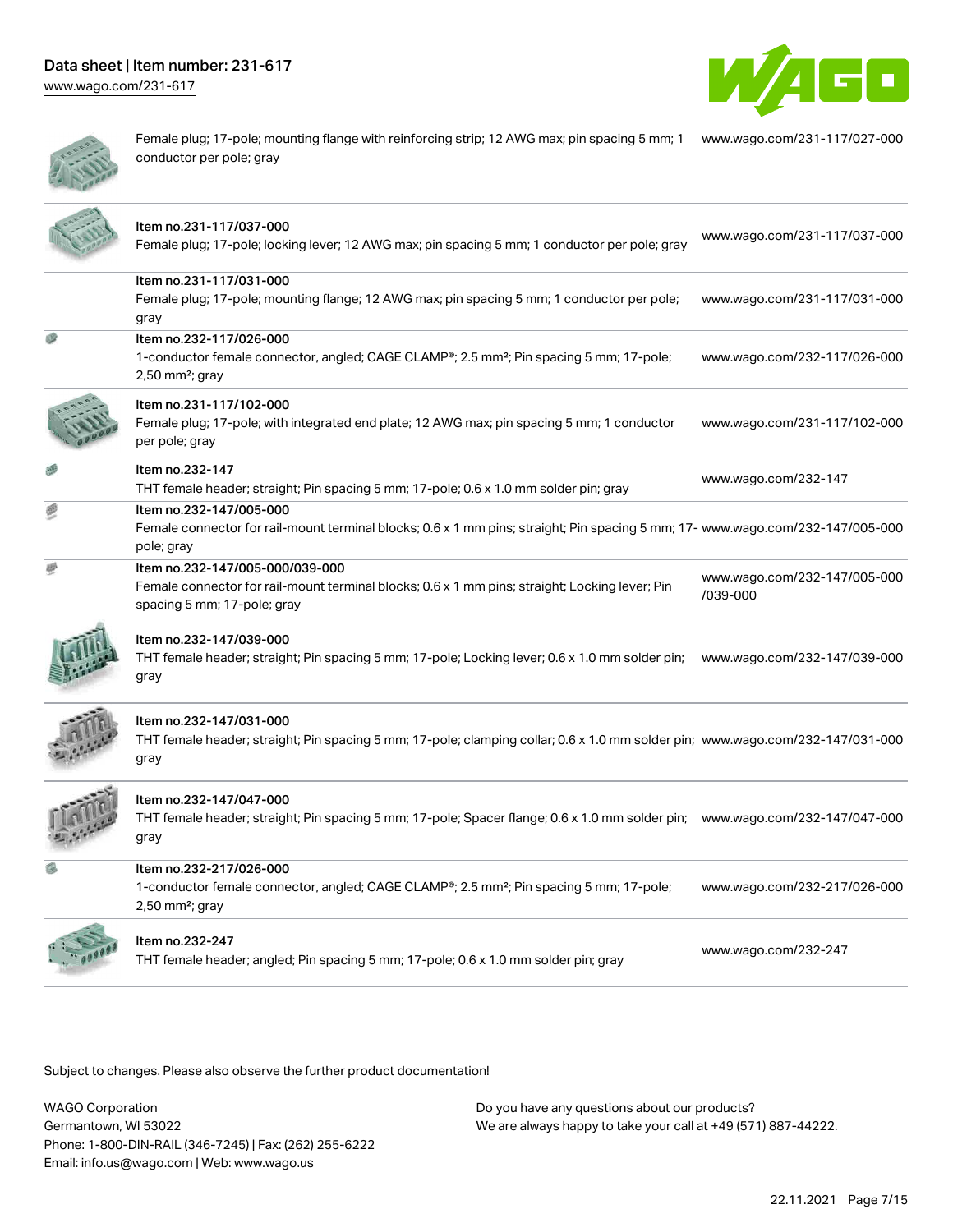

## Optional accessories

| Tools          |                                                                                                                  |                      |
|----------------|------------------------------------------------------------------------------------------------------------------|----------------------|
| Operating tool |                                                                                                                  |                      |
|                | Item no.: 209-130<br>Operating tool; suitable for 264, 280 and 281 Series; 1-way; of insulating material; white  | www.wago.com/209-130 |
|                | Item no.: 209-132<br>Operating tool; for connecting comb-style jumper bar; 2-way; of insulating material         | www.wago.com/209-132 |
|                | Item no.: 231-159<br>Operating tool; natural                                                                     | www.wago.com/231-159 |
|                | Item no.: 210-250<br>Operating tool; for MCS MINI & MIDI with CAGE CLAMP® connection; red                        | www.wago.com/210-250 |
|                | Item no.: 231-231<br>Combination operating tool; red                                                             | www.wago.com/231-231 |
|                | Item no.: 210-657<br>Operating tool; Blade: 3.5 x 0.5 mm; with a partially insulated shaft; short; multicoloured | www.wago.com/210-657 |
|                | Item no.: 210-720<br>Operating tool; Blade: 3.5 x 0.5 mm; with a partially insulated shaft; multicoloured        | www.wago.com/210-720 |
|                | Item no.: 231-131<br>Operating tool; made of insulating material; 1-way; loose; white                            | www.wago.com/231-131 |
|                | Item no.: 231-291<br>Operating tool; made of insulating material; 1-way; loose; red                              | www.wago.com/231-291 |
|                | Item no.: 280-432<br>Operating tool; made of insulating material; 2-way; white                                   | www.wago.com/280-432 |
|                | ltem no.: 280-434<br>Operating tool; made of insulating material; 4-way                                          | www.wago.com/280-434 |
|                | Item no.: 280-437<br>Operating tool; made of insulating material; 7-way                                          | www.wago.com/280-437 |
|                | Item no.: 280-440<br>Operating tool; made of insulating material; 10-way                                         | www.wago.com/280-440 |
|                | Item no.: 280-435<br>Operating tool; made of insulating material; 5-way; gray                                    | www.wago.com/280-435 |

Item no.: 280-436

Subject to changes. Please also observe the further product documentation!

WAGO Corporation Germantown, WI 53022 Phone: 1-800-DIN-RAIL (346-7245) | Fax: (262) 255-6222 Email: info.us@wago.com | Web: www.wago.us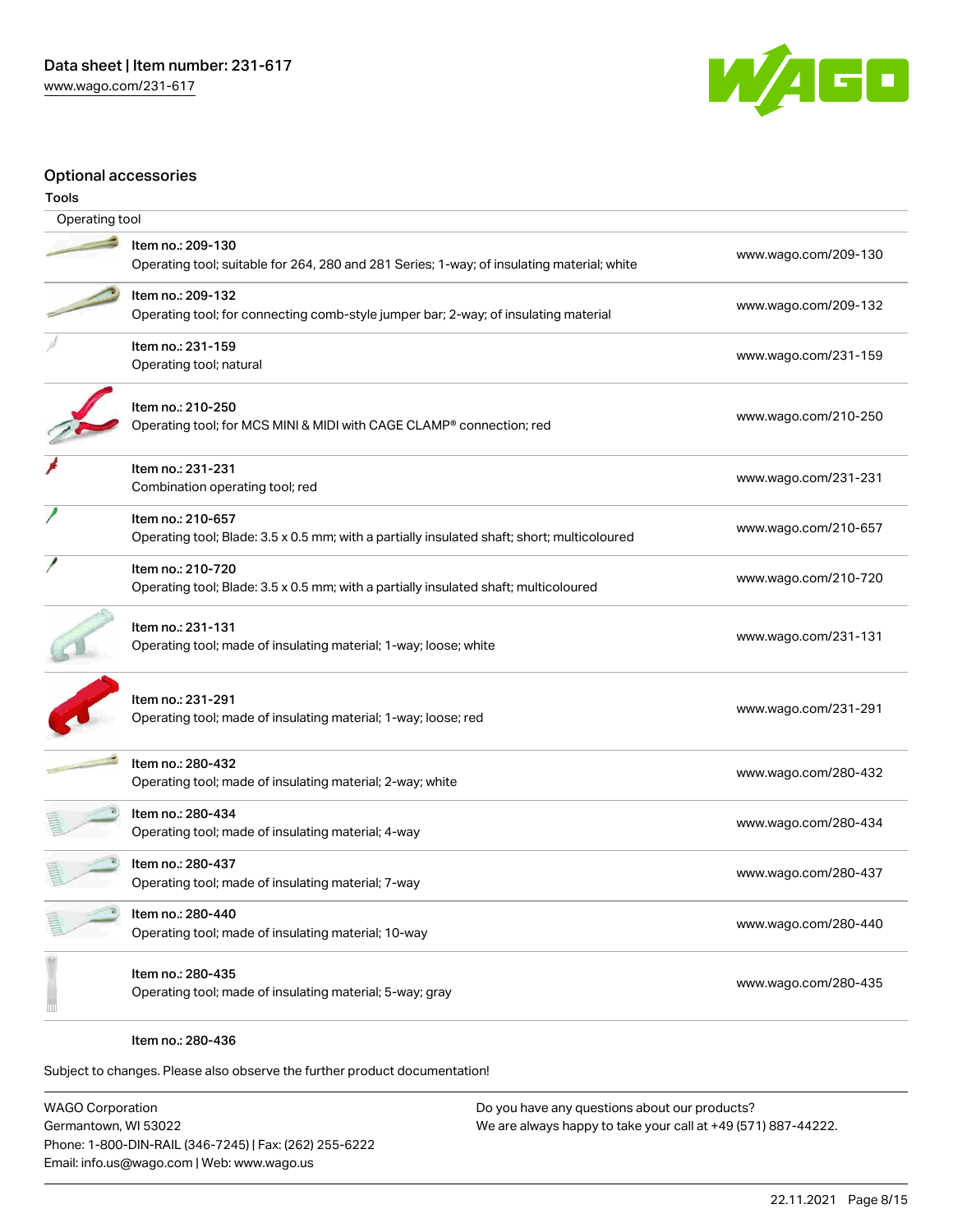Phone: 1-800-DIN-RAIL (346-7245) | Fax: (262) 255-6222

Email: info.us@wago.com | Web: www.wago.us

[www.wago.com/231-617](http://www.wago.com/231-617)

|                                                 | Operating tool; made of insulating material; 6-way                                                                                                                                              |                                                                                                                | www.wago.com/280-436             |
|-------------------------------------------------|-------------------------------------------------------------------------------------------------------------------------------------------------------------------------------------------------|----------------------------------------------------------------------------------------------------------------|----------------------------------|
|                                                 | Item no.: 280-438<br>Operating tool; made of insulating material; 8-way                                                                                                                         |                                                                                                                | www.wago.com/280-438             |
|                                                 | Item no.: 280-433<br>Operating tool; made of insulating material; 3-way                                                                                                                         |                                                                                                                | www.wago.com/280-433             |
| Cover                                           |                                                                                                                                                                                                 |                                                                                                                |                                  |
| Cover                                           |                                                                                                                                                                                                 |                                                                                                                |                                  |
|                                                 | Item no.: 231-668<br>Lockout caps; for covering unused clamping units; gray                                                                                                                     |                                                                                                                | www.wago.com/231-668             |
| Jumpers                                         |                                                                                                                                                                                                 |                                                                                                                |                                  |
| Jumper                                          |                                                                                                                                                                                                 |                                                                                                                |                                  |
|                                                 | Item no.: 231-905<br>Jumper; for conductor entry; 5-way; insulated; gray                                                                                                                        |                                                                                                                | www.wago.com/231-905             |
|                                                 | Item no.: 231-903<br>Jumper; for conductor entry; 3-way; insulated; gray                                                                                                                        |                                                                                                                | www.wago.com/231-903             |
|                                                 | Item no.: 231-907<br>Jumper; for conductor entry; 7-way; insulated; gray                                                                                                                        |                                                                                                                | www.wago.com/231-907             |
|                                                 | ltem no.: 231-910<br>Jumper; for conductor entry; 10-way; insulated; gray                                                                                                                       |                                                                                                                | www.wago.com/231-910             |
|                                                 | Item no.: 231-902<br>Jumper; for conductor entry; 2-way; insulated; gray                                                                                                                        |                                                                                                                | www.wago.com/231-902             |
| Marking accessories                             |                                                                                                                                                                                                 |                                                                                                                |                                  |
| Marking strip                                   |                                                                                                                                                                                                 |                                                                                                                |                                  |
|                                                 | Item no.: 210-331/500-103<br>Marking strips; as a DIN A4 sheet; MARKED; 1-12 (300x); Height of marker strip: 2.3 mm/0.091 in; Strip<br>length 182 mm; Horizontal marking; Self-adhesive; white  |                                                                                                                | www.wago.com/210-331<br>/500-103 |
|                                                 | Item no.: 210-331/500-104<br>Marking strips; as a DIN A4 sheet; MARKED; 13-24 (300x); Height of marker strip: 2.3 mm/0.091 in; Strip<br>length 182 mm; Horizontal marking; Self-adhesive; white |                                                                                                                | www.wago.com/210-331<br>/500-104 |
|                                                 | Item no.: 210-332/500-202<br>Marking strips; as a DIN A4 sheet; MARKED; 1-16 (160x); Height of marker strip: 3 mm; Strip length 182<br>mm; Horizontal marking; Self-adhesive; white             |                                                                                                                | www.wago.com/210-332<br>/500-202 |
|                                                 | Item no.: 210-332/500-206<br>Marking strips; as a DIN A4 sheet; MARKED; 33-48 (160x); Height of marker strip: 3 mm; Strip length<br>182 mm; Horizontal marking; Self-adhesive; white            |                                                                                                                | www.wago.com/210-332<br>/500-206 |
|                                                 | Item no.: 210-332/500-205<br>Marking strips; as a DIN A4 sheet; MARKED; 1-32 (80x); Height of marker strip: 3 mm; Strip length 182                                                              |                                                                                                                | www.wago.com/210-332<br>/500-205 |
|                                                 | Subject to changes. Please also observe the further product documentation!                                                                                                                      |                                                                                                                |                                  |
| <b>WAGO Corporation</b><br>Germantown, WI 53022 |                                                                                                                                                                                                 | Do you have any questions about our products?<br>We are always happy to take your call at +49 (571) 887-44222. |                                  |

W/4GO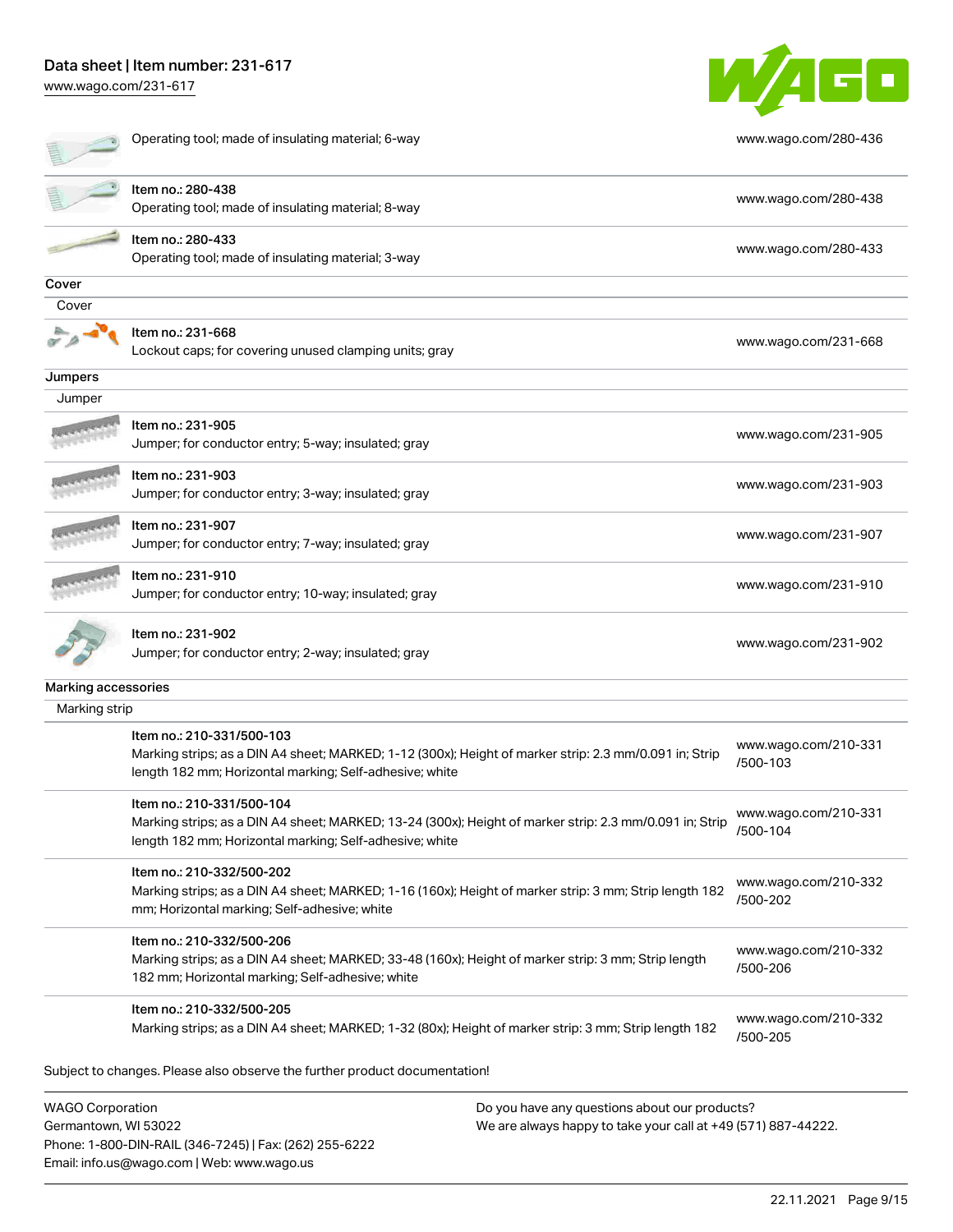W/AGO

mm; Horizontal marking; Self-adhesive; white

|                 | Item no.: 210-332/500-204<br>Marking strips; as a DIN A4 sheet; MARKED; 17-32 (160x); Height of marker strip: 3 mm; Strip length<br>182 mm; Horizontal marking; Self-adhesive; white | www.wago.com/210-332<br>/500-204 |
|-----------------|--------------------------------------------------------------------------------------------------------------------------------------------------------------------------------------|----------------------------------|
| Coding          |                                                                                                                                                                                      |                                  |
| Coding          |                                                                                                                                                                                      |                                  |
|                 | Item no.: 231-129<br>Coding key; snap-on type; light gray                                                                                                                            | www.wago.com/231-129             |
| <b>Ferrules</b> |                                                                                                                                                                                      |                                  |
| Ferrule         |                                                                                                                                                                                      |                                  |
|                 | Item no.: 216-101<br>Ferrule; Sleeve for 0.5 mm <sup>2</sup> / AWG 22; uninsulated; electro-tin plated; silver-colored                                                               | www.wago.com/216-101             |
|                 | Item no.: 216-104<br>Ferrule; Sleeve for 1.5 mm <sup>2</sup> / AWG 16; uninsulated; electro-tin plated; silver-colored                                                               | www.wago.com/216-104             |
|                 | Item no.: 216-106<br>Ferrule; Sleeve for 2.5 mm <sup>2</sup> / AWG 14; uninsulated; electro-tin plated; silver-colored                                                               | www.wago.com/216-106             |
|                 | Item no.: 216-102<br>Ferrule; Sleeve for 0.75 mm <sup>2</sup> / AWG 20; uninsulated; electro-tin plated; silver-colored                                                              | www.wago.com/216-102             |
|                 | Item no.: 216-103<br>Ferrule; Sleeve for 1 mm <sup>2</sup> / AWG 18; uninsulated; electro-tin plated                                                                                 | www.wago.com/216-103             |
|                 | Item no.: 216-123<br>Ferrule; Sleeve for 1 mm <sup>2</sup> / AWG 18; uninsulated; electro-tin plated; silver-colored                                                                 | www.wago.com/216-123             |
|                 | Item no.: 216-122<br>Ferrule; Sleeve for 0.75 mm <sup>2</sup> / AWG 20; uninsulated; electro-tin plated; silver-colored                                                              | www.wago.com/216-122             |
|                 | Item no.: 216-124<br>Ferrule; Sleeve for 1.5 mm <sup>2</sup> / AWG 16; uninsulated; electro-tin plated                                                                               | www.wago.com/216-124             |
|                 | Item no.: 216-142<br>Ferrule; Sleeve for 0.75 mm <sup>2</sup> / 18 AWG; uninsulated; electro-tin plated; electrolytic copper; gastight<br>crimped; acc. to DIN 46228, Part 1/08.92   | www.wago.com/216-142             |
|                 | Item no.: 216-132<br>Ferrule; Sleeve for 0.34 mm <sup>2</sup> / AWG 24; uninsulated; electro-tin plated                                                                              | www.wago.com/216-132             |
|                 | Item no.: 216-121<br>Ferrule; Sleeve for 0.5 mm <sup>2</sup> / AWG 22; uninsulated; electro-tin plated; silver-colored                                                               | www.wago.com/216-121             |
|                 | Item no.: 216-143<br>Ferrule; Sleeve for 1 mm <sup>2</sup> / AWG 18; uninsulated; electro-tin plated; electrolytic copper; gastight<br>crimped; acc. to DIN 46228, Part 1/08.92      | www.wago.com/216-143             |
|                 | Item no.: 216-131<br>Ferrule; Sleeve for 0.25 mm <sup>2</sup> / AWG 24; uninsulated; electro-tin plated; silver-colored                                                              | www.wago.com/216-131             |
|                 | Item no.: 216-141                                                                                                                                                                    |                                  |

WAGO Corporation Germantown, WI 53022 Phone: 1-800-DIN-RAIL (346-7245) | Fax: (262) 255-6222 Email: info.us@wago.com | Web: www.wago.us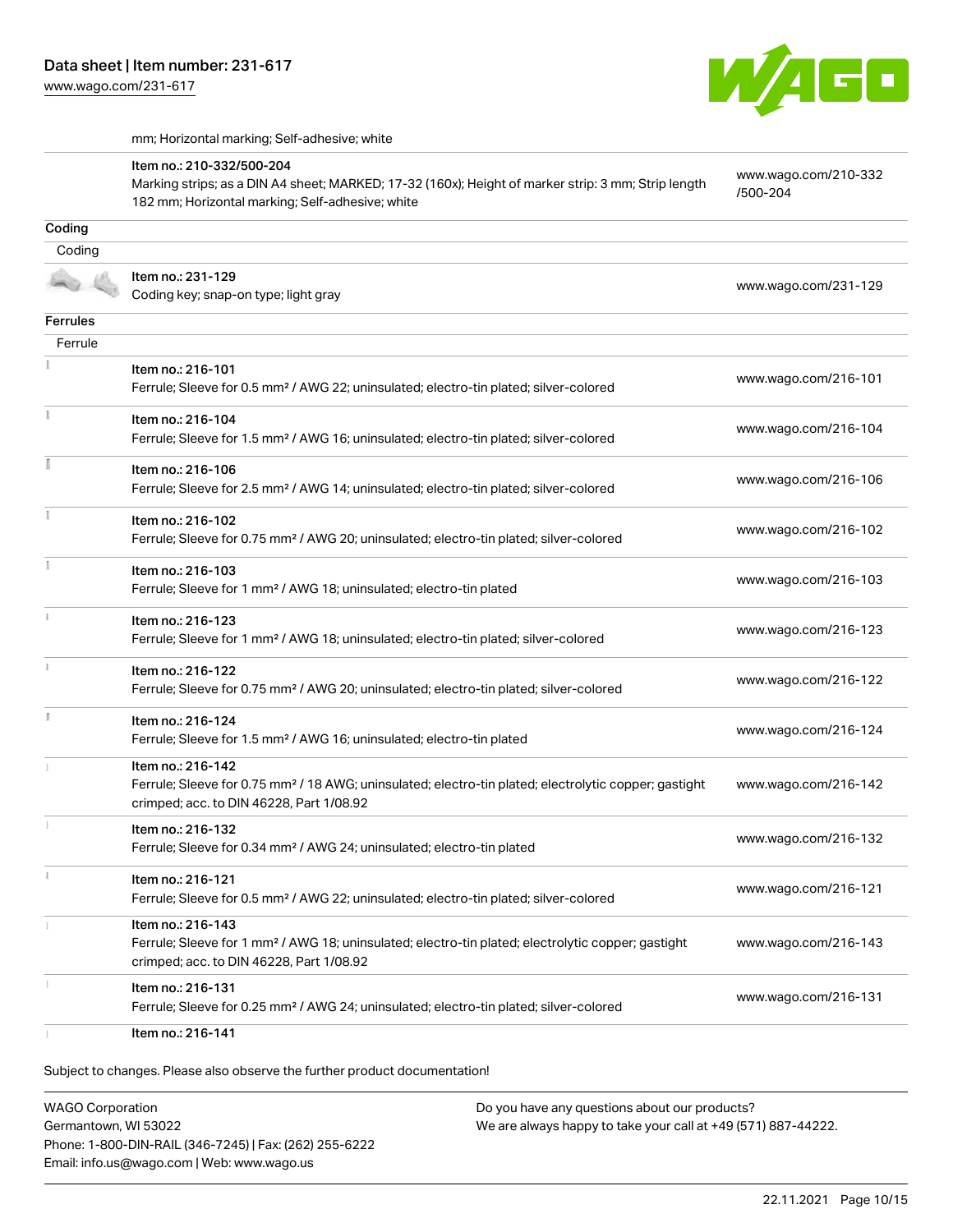

|   | Ferrule; Sleeve for 0.5 mm <sup>2</sup> / 20 AWG; uninsulated; electro-tin plated; electrolytic copper; gastight<br>crimped; acc. to DIN 46228, Part 1/08.92                                            | www.wago.com/216-141 |
|---|---------------------------------------------------------------------------------------------------------------------------------------------------------------------------------------------------------|----------------------|
|   | Item no.: 216-152<br>Ferrule; Sleeve for 0.34 mm <sup>2</sup> / AWG 24; uninsulated; electro-tin plated                                                                                                 | www.wago.com/216-152 |
|   | Item no.: 216-203<br>Ferrule; Sleeve for 1 mm <sup>2</sup> / AWG 18; insulated; electro-tin plated; red                                                                                                 | www.wago.com/216-203 |
|   | Item no.: 216-202<br>Ferrule; Sleeve for 0.75 mm <sup>2</sup> / 18 AWG; insulated; electro-tin plated; gray                                                                                             | www.wago.com/216-202 |
|   | Item no.: 216-151<br>Ferrule; Sleeve for 0.25 mm <sup>2</sup> / AWG 24; uninsulated; electro-tin plated                                                                                                 | www.wago.com/216-151 |
| ٨ | Item no.: 216-204<br>Ferrule; Sleeve for 1.5 mm <sup>2</sup> / AWG 16; insulated; electro-tin plated; black                                                                                             | www.wago.com/216-204 |
|   | Item no.: 216-144<br>Ferrule; Sleeve for 1.5 mm <sup>2</sup> / AWG 16; uninsulated; electro-tin plated; electrolytic copper; gastight<br>crimped; acc. to DIN 46228, Part 1/08.92; silver-colored       | www.wago.com/216-144 |
|   | Item no.: 216-201<br>Ferrule; Sleeve for 0.5 mm <sup>2</sup> / 20 AWG; insulated; electro-tin plated; white                                                                                             | www.wago.com/216-201 |
|   | Item no.: 216-223<br>Ferrule; Sleeve for 1 mm <sup>2</sup> / AWG 18; insulated; electro-tin plated; red                                                                                                 | www.wago.com/216-223 |
|   | Item no.: 216-241<br>Ferrule; Sleeve for 0.5 mm <sup>2</sup> / 20 AWG; insulated; electro-tin plated; electrolytic copper; gastight<br>crimped; acc. to DIN 46228, Part 4/09.90; white                  | www.wago.com/216-241 |
|   | Item no.: 216-242<br>Ferrule; Sleeve for 0.75 mm <sup>2</sup> / 18 AWG; insulated; electro-tin plated; electrolytic copper; gastight<br>crimped; acc. to DIN 46228, Part 4/09.90; gray                  | www.wago.com/216-242 |
|   | Item no.: 216-222<br>Ferrule; Sleeve for 0.75 mm <sup>2</sup> / 18 AWG; insulated; electro-tin plated; gray                                                                                             | www.wago.com/216-222 |
|   | Item no.: 216-221<br>Ferrule; Sleeve for 0.5 mm <sup>2</sup> / 20 AWG; insulated; electro-tin plated; white                                                                                             | www.wago.com/216-221 |
| 1 | Item no.: 216-224<br>Ferrule; Sleeve for 1.5 mm <sup>2</sup> / AWG 16; insulated; electro-tin plated; black                                                                                             | www.wago.com/216-224 |
|   | Item no.: 216-243<br>Ferrule; Sleeve for 1 mm <sup>2</sup> / AWG 18; insulated; electro-tin plated; electrolytic copper; gastight crimped; www.wago.com/216-243<br>acc. to DIN 46228, Part 4/09.90; red |                      |
| Â | Item no.: 216-244<br>Ferrule; Sleeve for 1.5 mm <sup>2</sup> / AWG 16; insulated; electro-tin plated; electrolytic copper; gastight<br>crimped; acc. to DIN 46228, Part 4/09.90; black                  | www.wago.com/216-244 |
|   | Item no.: 216-263<br>Ferrule; Sleeve for 1 mm <sup>2</sup> / AWG 18; insulated; electro-tin plated; electrolytic copper; gastight crimped; www.wago.com/216-263<br>acc. to DIN 46228, Part 4/09.90; red |                      |
|   | Item no.: 216-264                                                                                                                                                                                       |                      |

Subject to changes. Please also observe the further product documentation!

WAGO Corporation Germantown, WI 53022 Phone: 1-800-DIN-RAIL (346-7245) | Fax: (262) 255-6222 Email: info.us@wago.com | Web: www.wago.us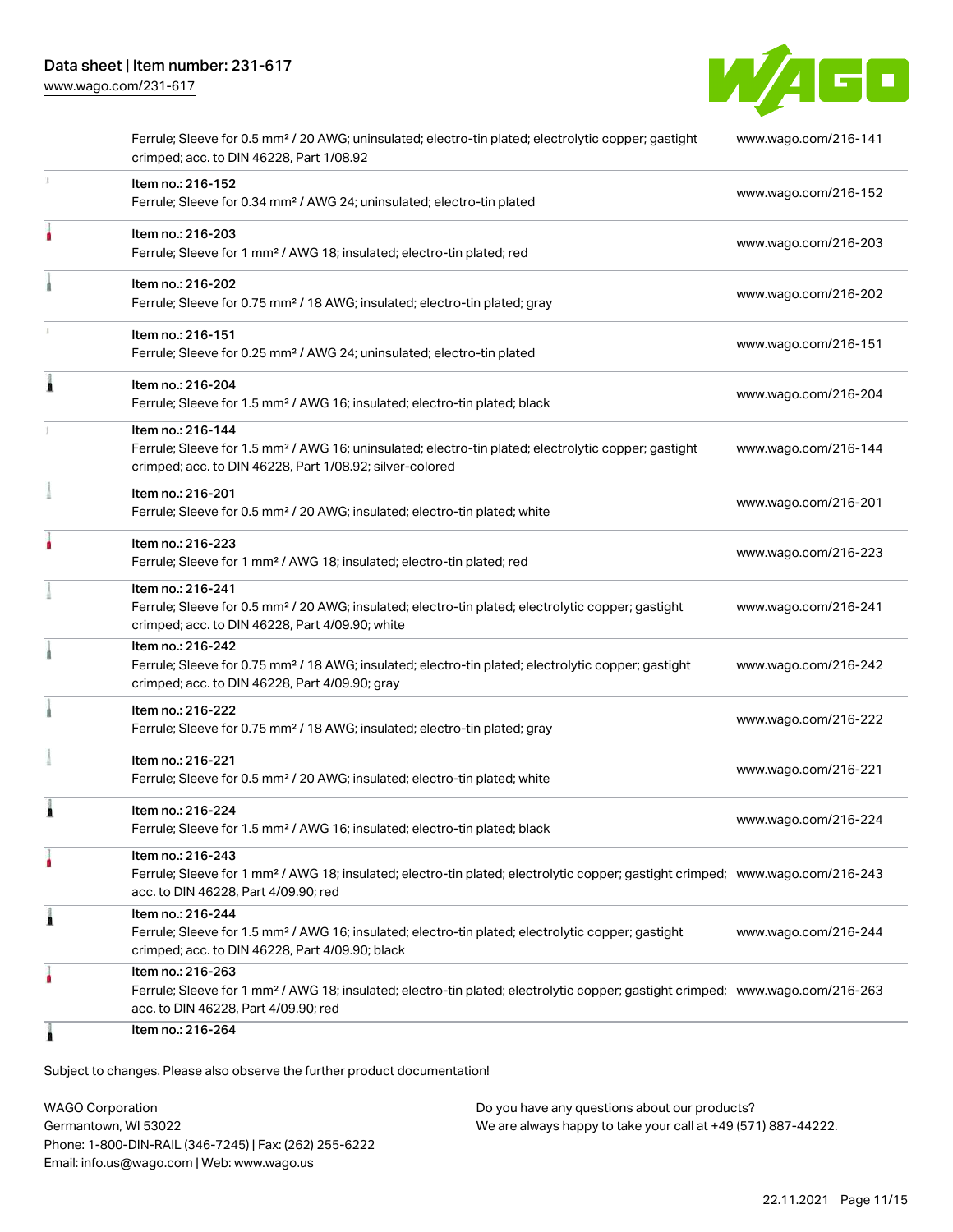

|                                                         | Ferrule; Sleeve for 1.5 mm <sup>2</sup> / AWG 16; insulated; electro-tin plated; electrolytic copper; gastight<br>crimped; acc. to DIN 46228, Part 4/09.90; black                      |                                                                                                                           |                      | www.wago.com/216-264 |
|---------------------------------------------------------|----------------------------------------------------------------------------------------------------------------------------------------------------------------------------------------|---------------------------------------------------------------------------------------------------------------------------|----------------------|----------------------|
| 1                                                       | Item no.: 216-284<br>Ferrule; Sleeve for 1.5 mm <sup>2</sup> / AWG 16; insulated; electro-tin plated; electrolytic copper; gastight<br>crimped; acc. to DIN 46228, Part 4/09.90; black |                                                                                                                           |                      | www.wago.com/216-284 |
|                                                         | Item no.: 216-262<br>Ferrule; Sleeve for 0.75 mm <sup>2</sup> / 18 AWG; insulated; electro-tin plated; electrolytic copper; gastight<br>crimped; acc. to DIN 46228, Part 4/09.90; gray |                                                                                                                           |                      | www.wago.com/216-262 |
|                                                         | Item no.: 216-301<br>Ferrule; Sleeve for 0.25 mm <sup>2</sup> / AWG 24; insulated; electro-tin plated; yellow                                                                          |                                                                                                                           |                      | www.wago.com/216-301 |
|                                                         | Item no.: 216-321<br>Ferrule; Sleeve for 0.25 mm <sup>2</sup> / AWG 24; insulated; electro-tin plated; yellow                                                                          |                                                                                                                           |                      | www.wago.com/216-321 |
|                                                         | Item no.: 216-322<br>Ferrule; Sleeve for 0.34 mm <sup>2</sup> / 22 AWG; insulated; electro-tin plated; green                                                                           |                                                                                                                           |                      | www.wago.com/216-322 |
| ٠                                                       | Item no.: 216-302                                                                                                                                                                      | www.wago.com/216-302<br>Ferrule; Sleeve for 0.34 mm <sup>2</sup> / 22 AWG; insulated; electro-tin plated; light turquoise |                      |                      |
| Insulations stops                                       |                                                                                                                                                                                        |                                                                                                                           |                      |                      |
| Insulation stop                                         |                                                                                                                                                                                        |                                                                                                                           |                      |                      |
| Lecci                                                   | Item no.: 231-672<br>Insulation stop; 0.75 - 1 mm <sup>2</sup> ; dark gray                                                                                                             |                                                                                                                           |                      | www.wago.com/231-672 |
|                                                         | Item no.: 231-670<br>Insulation stop; 0.08-0.2 mm <sup>2</sup> / 0.2 mm <sup>2</sup> "s"; white                                                                                        |                                                                                                                           | www.wago.com/231-670 |                      |
| FEEL                                                    | Item no.: 231-671<br>Insulation stop; 0.25 - 0.5 mm <sup>2</sup> ; light gray                                                                                                          |                                                                                                                           | www.wago.com/231-671 |                      |
| <b>Downloads</b><br>Documentation                       |                                                                                                                                                                                        |                                                                                                                           |                      |                      |
| <b>Additional Information</b><br>Technical explanations |                                                                                                                                                                                        | 2019 Apr 3                                                                                                                | pdf<br>2.0 MB        | Download             |
| <b>CAD files</b>                                        |                                                                                                                                                                                        |                                                                                                                           |                      |                      |

CAD data

Subject to changes. Please also observe the further product documentation! 2D/3D Models 231-617 URL [Download](https://www.wago.com/global/d/3D_URLS_231-617)

WAGO Corporation Germantown, WI 53022 Phone: 1-800-DIN-RAIL (346-7245) | Fax: (262) 255-6222 Email: info.us@wago.com | Web: www.wago.us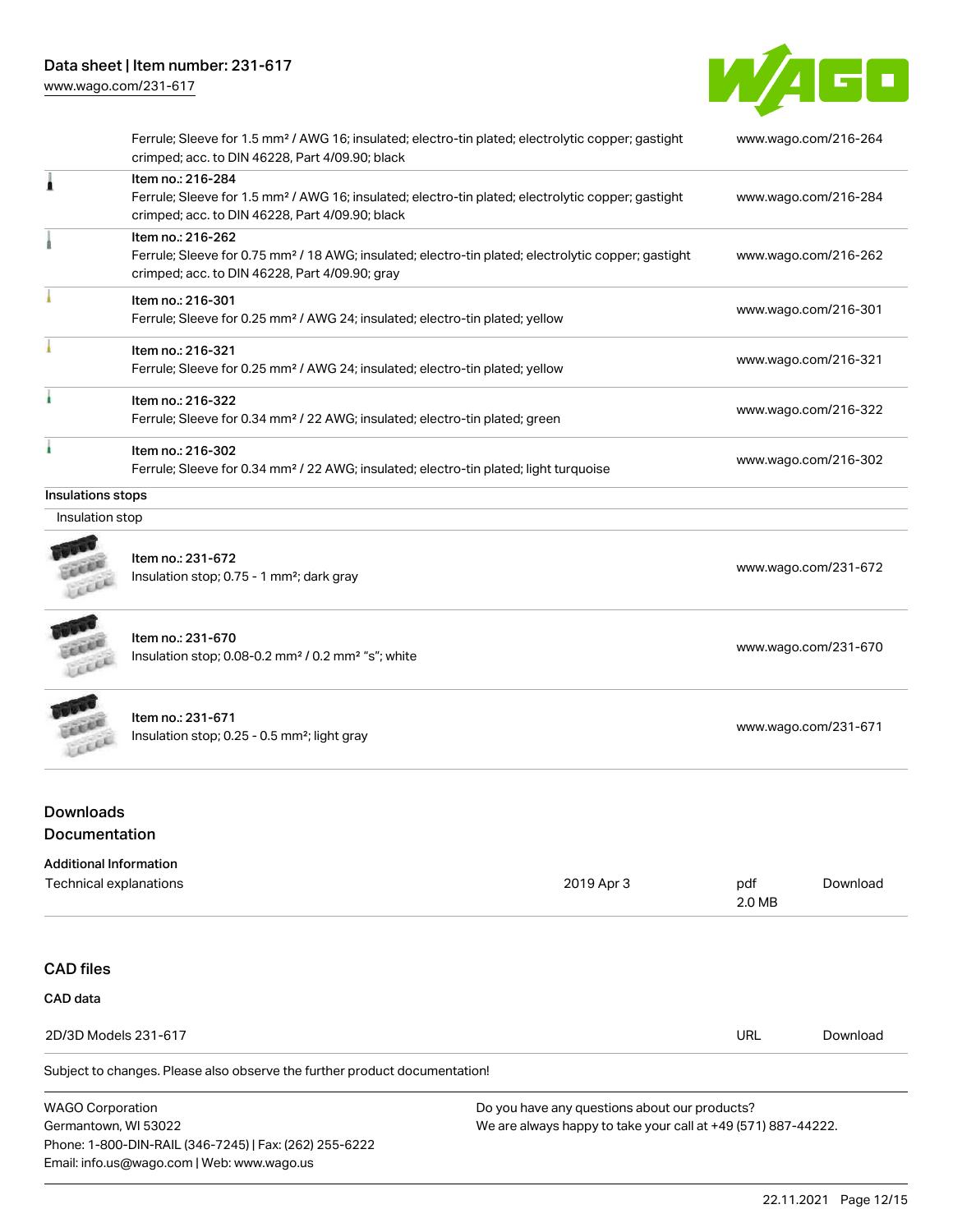

| CAE data                                                                                                                   |     |          |
|----------------------------------------------------------------------------------------------------------------------------|-----|----------|
| EPLAN Data Portal 231-617                                                                                                  | URL | Download |
| ZUKEN Portal 231-617                                                                                                       | URL | Download |
|                                                                                                                            |     |          |
| <b>Environmental Product Compliance</b>                                                                                    |     |          |
| <b>Compliance Search</b>                                                                                                   |     |          |
| Environmental Product Compliance 231-617                                                                                   |     | Download |
| 1-conductor male connector; CAGE CLAMP®; 2.5 mm <sup>2</sup> ; Pin spacing 5 mm; 17-pole;<br>$2,50$ mm <sup>2</sup> ; gray |     |          |

#### Installation Notes



Inserting a conductor via 3.5 mm screwdriver – CAGE CLAMP® actuation parallel to conductor entry.



Inserting a conductor via 3.5 mm screwdriver – CAGE CLAMP® actuation perpendicular to conductor entry.



Inserting a conductor into CAGE CLAMP® unit via operating lever (231-291).



Inserting a conductor via operating tool.

Subject to changes. Please also observe the further product documentation!

WAGO Corporation Germantown, WI 53022 Phone: 1-800-DIN-RAIL (346-7245) | Fax: (262) 255-6222 Email: info.us@wago.com | Web: www.wago.us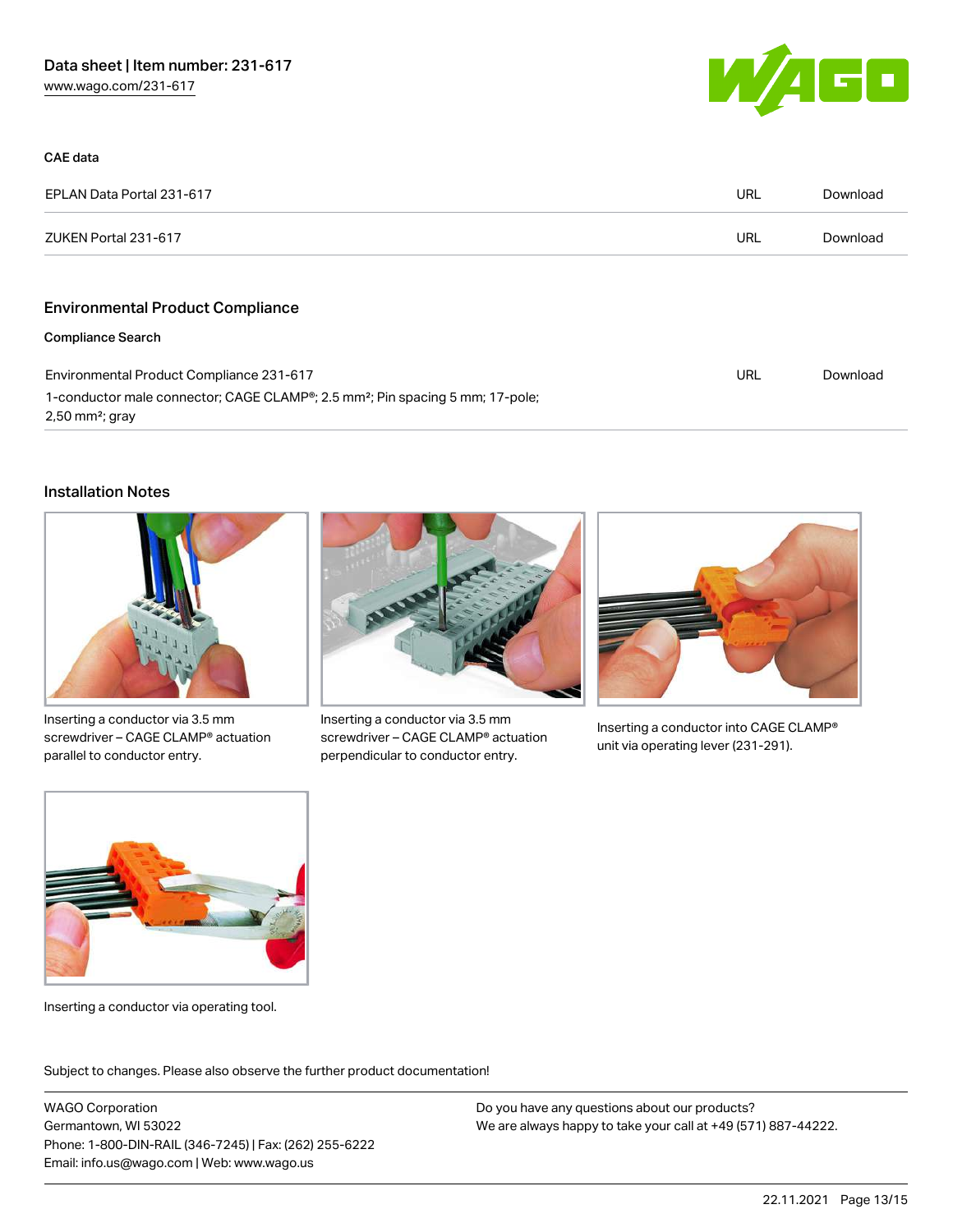[www.wago.com/231-617](http://www.wago.com/231-617)

Coding





Coding a male header – fitting coding key(s).



Testing – female connector with CAGE CLAMP®

Integrated test ports for testing perpendicular to conductor entry via 2 or 2.3 mm Ø test plug

#### Installation



Male connector with strain relief plate



Strain relief housing shown with a male connector equipped with CAGE CLAMP®

Subject to changes. Please also observe the further product documentation!

WAGO Corporation Germantown, WI 53022 Phone: 1-800-DIN-RAIL (346-7245) | Fax: (262) 255-6222 Email: info.us@wago.com | Web: www.wago.us